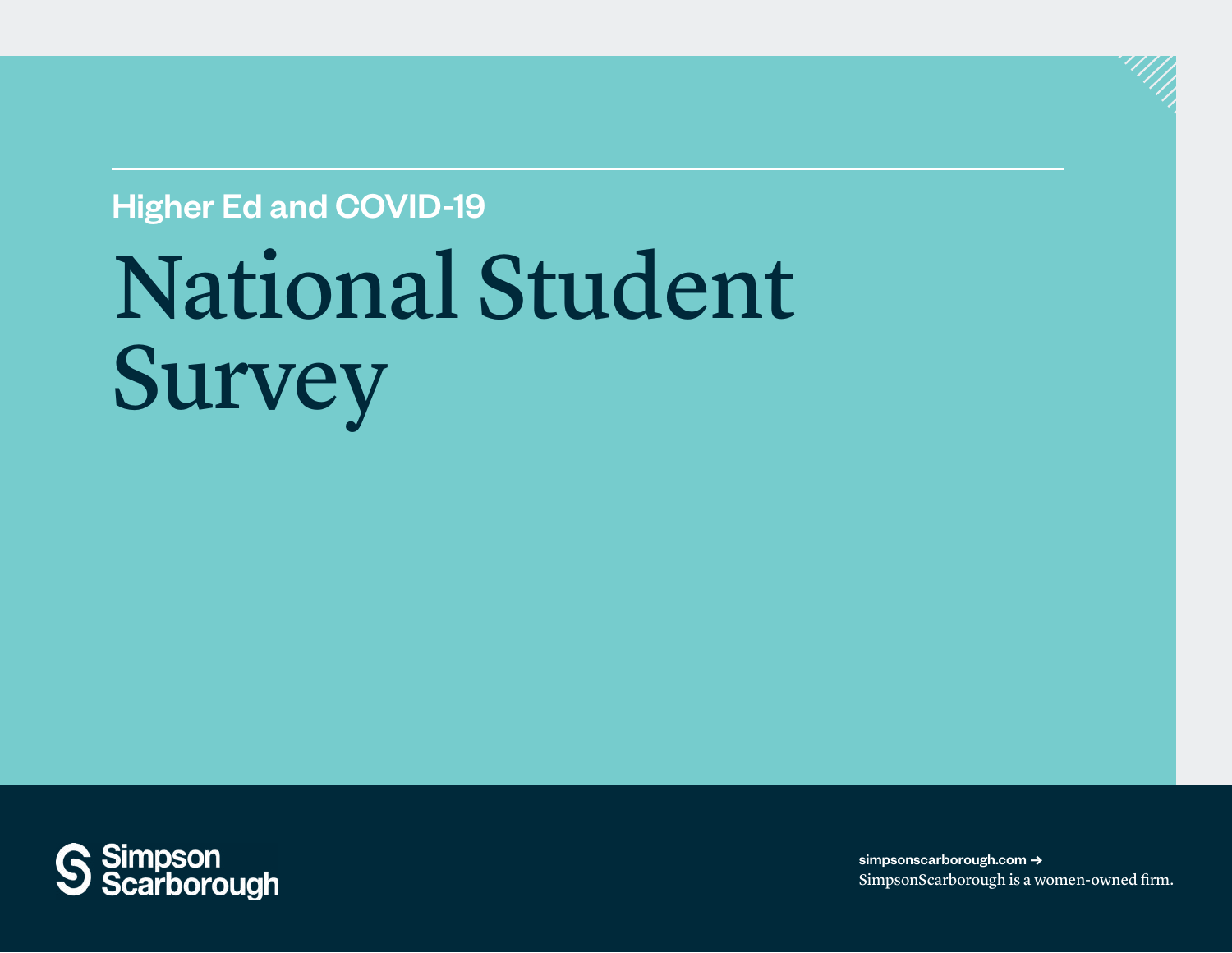Introduction / Contents

#### <sup>02</sup> [Introduction](#page-2-0)

[Process and Methodology](#page-3-0) [Profile of Respondents](#page-4-0) [Secondary Analysis](#page-6-0)

# <sup>08</sup> [Financial Impact](#page-7-0)  [on Families](#page-7-0)

# 10 [High School Seniors](#page-9-0)

[Current Plans](#page-10-0) [Impact on College Choice](#page-12-0) [COVID-19 Communications](#page-15-0)

# <sup>18</sup> [College Students](#page-17-0)

[Changes in Opinion and Feelings](#page-18-0) [School Response and Communications](#page-20-0) [Online Instruction](#page-22-0) [Impact on Future Plans](#page-23-0)

# <sup>25</sup> [Key](#page-24-0) Insights

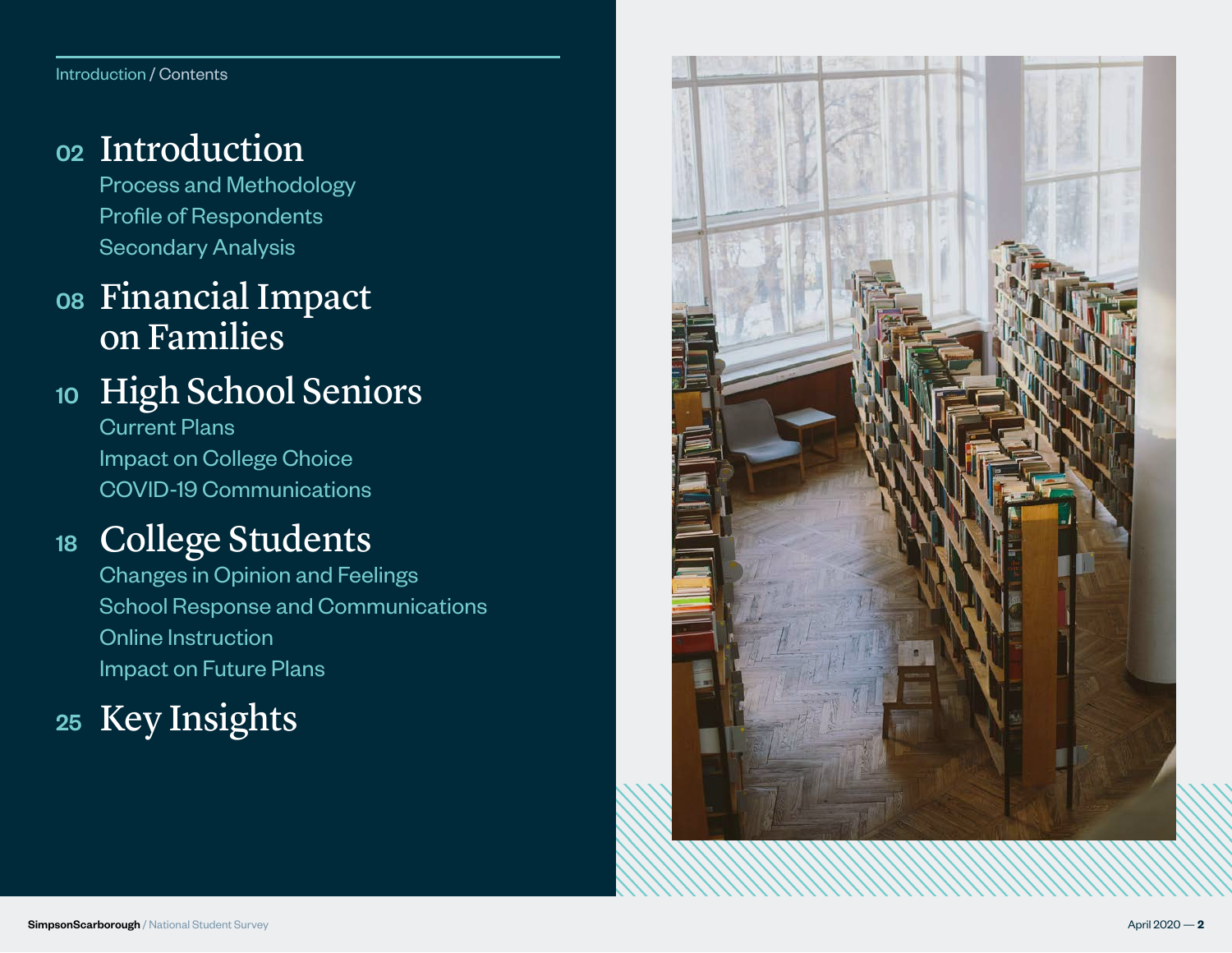#### <span id="page-2-0"></span>Introduction

The purpose of this study is not to gather more data, but better data. To ask the questions that lead to meaningful insight. To help institutions make informed decisions at a time of incredible uncertainty. Because higher education has never been more critical to the future health, wellbeing, and success of our country than it is right now.

We're living in unprecedented times. No one actually knows how this crisis will find its end, but we do know that we can't afford to wait around to find out. It's in times like these that our fidelity to data-driven decision making must be at its highest because there's too much at stake to rely on anecdotal conclusions.

In releasing our survey, we hope to provide colleges and universities insight that will help them enroll and retain their 2020 fall class — but with the caveat that our findings are on a national level. We'd be remiss if we didn't encourage you to do research on your key audiences because every institution is different. In fact, we've spent the entirety of our careers educating the industry about the importance of building a reputation that is authentically differentiated from your peers. Now is a timely reminder that the authenticity of those perceptions are based on asking the right questions to the right audiences.

After all, the ethos of SimpsonScarborough is to follow where the data lead, which — as we all know — starts with asking the right questions.



Yours, Elizabeth Johnson Chairman, SimpsonScarborough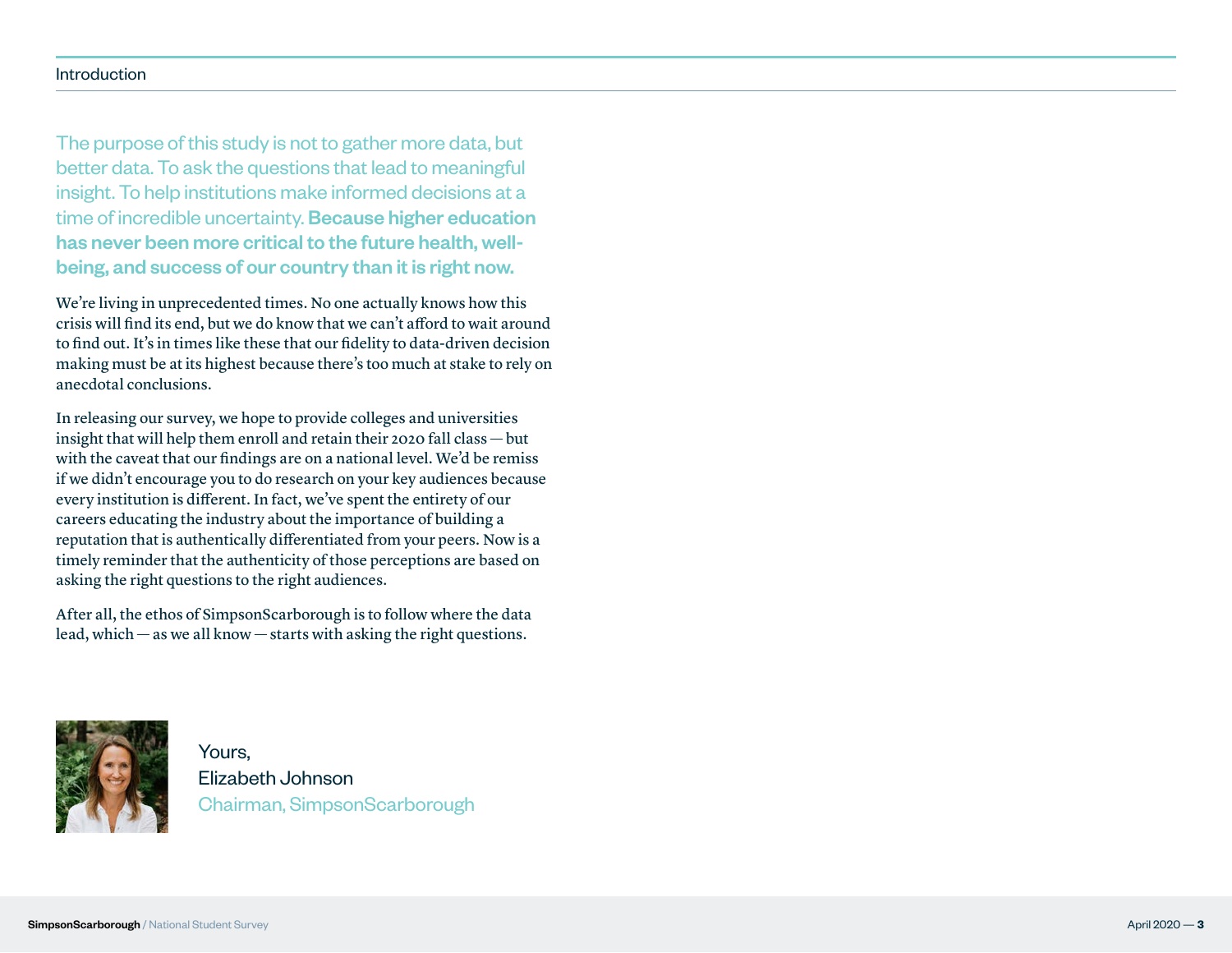# <span id="page-3-0"></span>Survey Methodology

This study focuses on two critical audiences:

- High school seniors who were planning to enroll at a traditional 4-year residential college/university in Fall 2020prior to March 1, 2020
- Current college freshmen, sophomores, and juniors who were enrolled at a traditional 4-year residential college/university prior to March 1, 2020.

Our survey questions were designed to isolate decisions and/or plans being made as a result of the COVID-19 pandemic rather than alternative plans made prior to the pandemic, such as the decision to take a gap year. The questions were direct and actionable, allowing us to derive meaningful insights into the behavior of both audiences.

While this is a national survey that covers a broad and diverse range of students and institution types, we cut the data to look for differences by student demographics and institutional descriptors — we did not find many differences at the high level.\* Understanding that even within small private schools there is a lot of variation, we expect that results would vary at the institutional level.

*This survey was designed so that it could easily be replicated at the institutional level and compared to national trends.*

#### Methodology Overview

|                          | <b>High School Seniors</b>                                                                                                                                                                  | <b>Current Students</b>                                                                                                                                                                                     |  |
|--------------------------|---------------------------------------------------------------------------------------------------------------------------------------------------------------------------------------------|-------------------------------------------------------------------------------------------------------------------------------------------------------------------------------------------------------------|--|
| <b>Sampling Frame</b>    | Current high school juniors<br>and seniors in the U.S. who<br>were planning to attend a<br>4-year college/university<br>as a residential student<br>prior to COVID-19<br>outbreak in the US | Current college/university<br>students living in the U.S.<br>(residential students at<br>4-year college/university<br>only; terminating anyone<br>who was a full-time online<br>student prior to March '20) |  |
| Geographic Distribution  | National Sample: Equal distribution across<br>Northeast, South, Midwest and West **                                                                                                         |                                                                                                                                                                                                             |  |
| Margin of Error          | $+/- 4.03%$                                                                                                                                                                                 | $+/- 4.27%$                                                                                                                                                                                                 |  |
| <b>Completed Surveys</b> | 573                                                                                                                                                                                         | 513                                                                                                                                                                                                         |  |
| Data Collection Period   |                                                                                                                                                                                             | March 25 - March 30, 2020                                                                                                                                                                                   |  |

\* See pg. 7 page for further secondary analysis commentary.

\*\* Region Definitions: Northeast = ME, NH, VT, MA, RI, CT, NY, NJ, PA Midwest = OH, MI, IN, WI, IL, MN, IA, MO, ND, SD, NE, KA South = DE, MD, DC, VA, WV, KY, NC, SC, GA, FL, TN, AL, MS, AR, LA, OK, TX West = MT, WY, CO, NM, ID, UT, AZ, WA, OR, NV, CA, AK, HI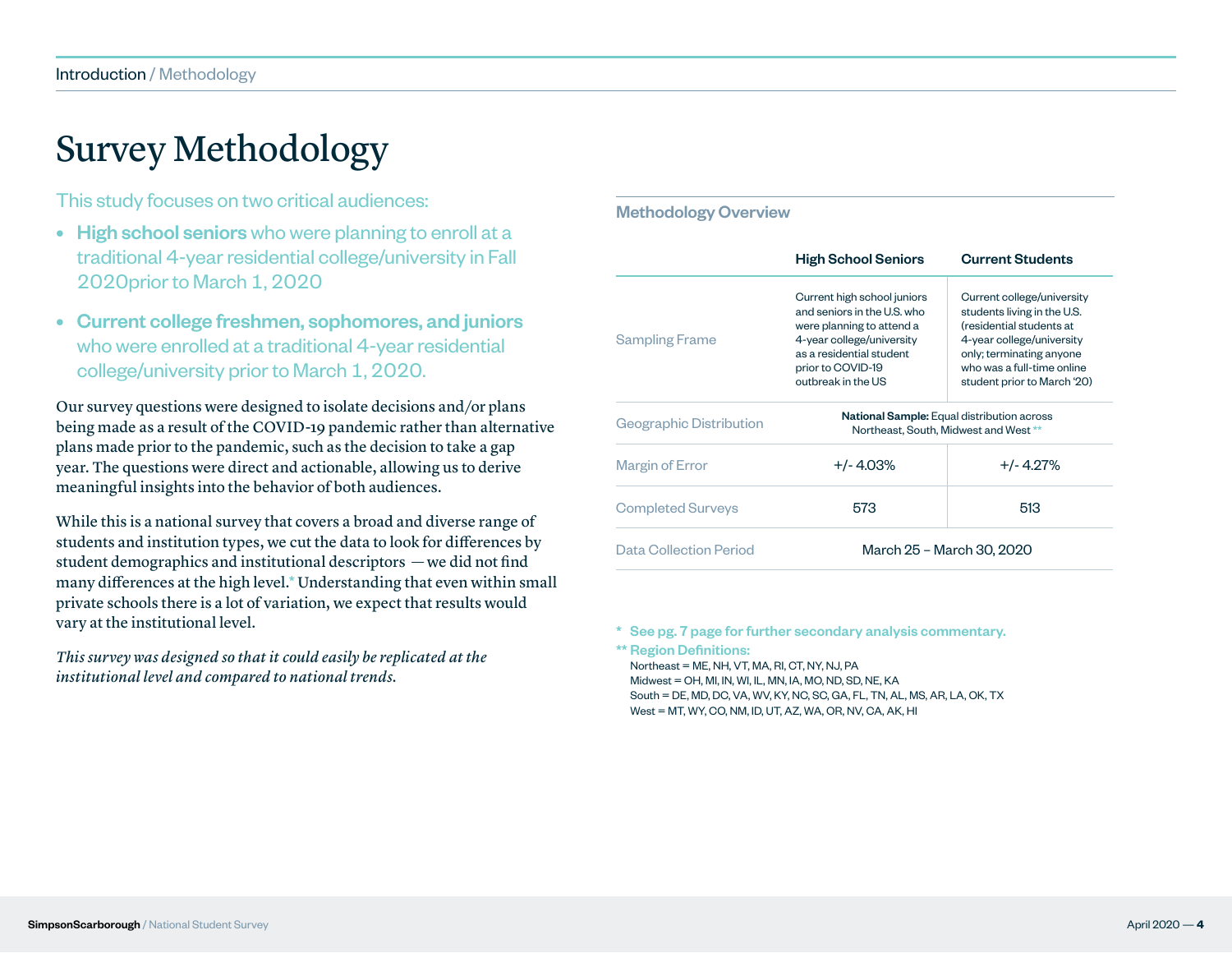# <span id="page-4-0"></span>Profile of Respondents — High School Seniors

| <b>School Type</b>                                                                                                          |     |
|-----------------------------------------------------------------------------------------------------------------------------|-----|
| 4-Year <b>Public</b> College/University                                                                                     | 74% |
| 4-Year <b>Private</b> College/University                                                                                    | 26% |
|                                                                                                                             |     |
| School Type Decided On or Considering                                                                                       |     |
|                                                                                                                             | 58% |
|                                                                                                                             | 14% |
| In-state <b>Public</b> College/University<br>In-state Private College/University<br>Out-of-state <b>Public</b> College/Uni. | 17% |

| Gender                               |     |
|--------------------------------------|-----|
| Male                                 | 23% |
| Female                               | 76% |
| Does not identify with either option | 1%  |
| Prefer not to answer                 | 1%  |
| <b>First-Gen</b>                     |     |
| <b>No</b>                            | 72% |
| Yes                                  | 26% |
| Don't know                           | 2%  |

| <b>Midwest</b> | 24% |
|----------------|-----|
| Northeast      | 25% |
| South          | 26% |

#### Race/Ethnicity

| Hispanic/Latino                | 23% |
|--------------------------------|-----|
| American Indian/Native Alaskan | 3%  |
| Asian                          | 11% |
| Black or African American      | 19% |
| Hawaiian/Pacific Islander      | 2%  |
| White                          | 62% |
| Other (please specify):        | 8%  |
| Prefer not to answer           | 4%  |

#### Still planning to enroll at a traditional, 4-year college or university this fall

| 89% |
|-----|
| 11% |
|     |

#### Already decided which college/ university attending this fall

| Yes | 74% |
|-----|-----|
| No  | 26% |

#### (Decided) School Region

| Midwest   | 24% |
|-----------|-----|
| Northeast | 29% |
| South     | 25% |
| West      | 22% |

|    | <b>Varsity Athlete</b> |     |
|----|------------------------|-----|
| No |                        | 24% |
|    |                        |     |

Yes 64% Don't know 12%

Varsity Athlete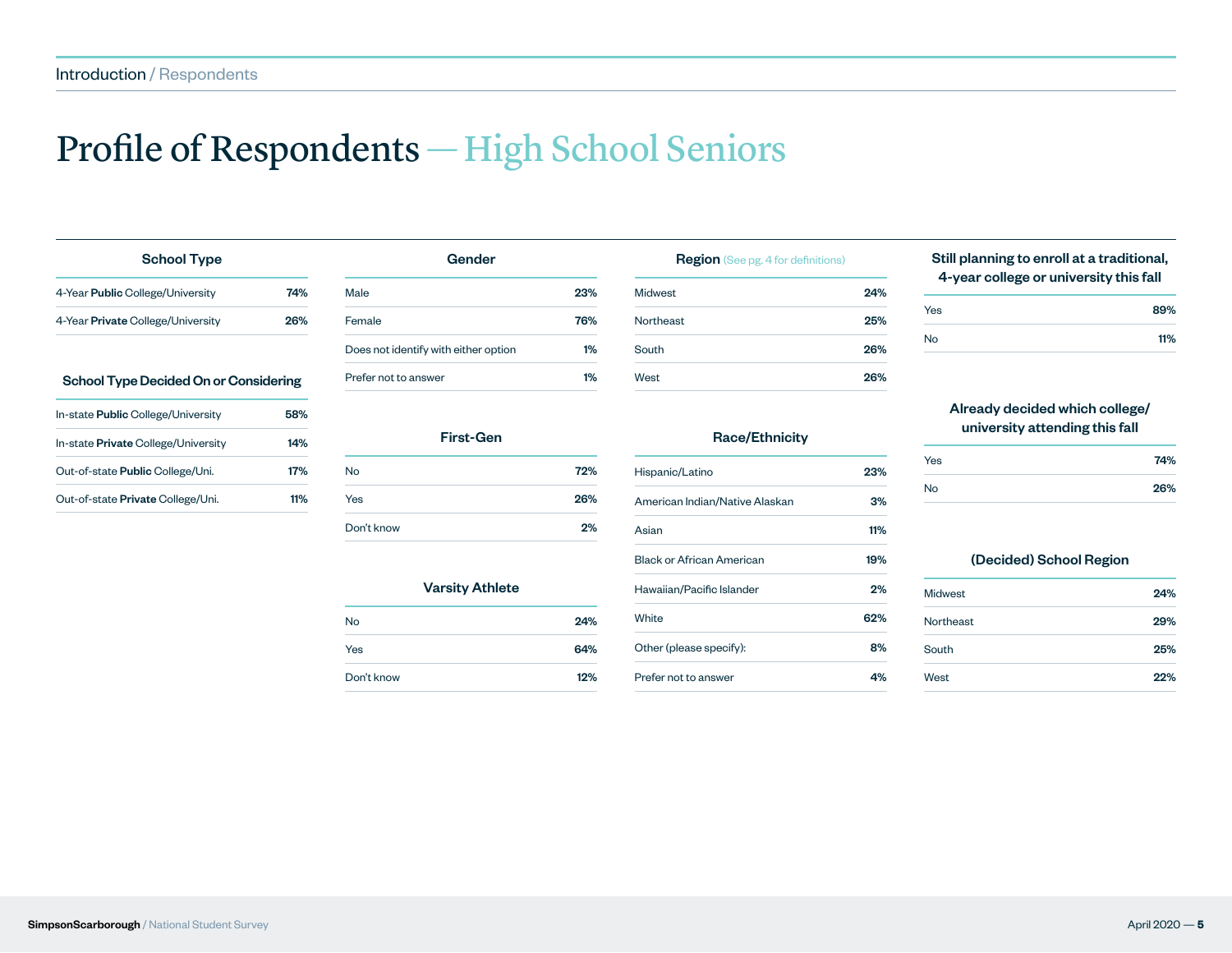# Profile of Respondents — College Students

| <b>School Type</b>                        |     | Gender                               |     |
|-------------------------------------------|-----|--------------------------------------|-----|
| 4-Year <b>Public</b> College/University   | 74% | Male                                 | 31% |
| 4-Year Private College/University         | 26% | Female                               | 67% |
|                                           |     | Does not identify with either option | 1%  |
| <b>School Type</b>                        |     | Prefer not to answer                 | 0%  |
| In-state <b>Public</b> College/University | 60% |                                      |     |
| In-state Private College/University       | 15% | <b>First-Gen</b>                     |     |
| Out-of-state Public College/Uni.          | 12% | <b>No</b>                            | 77% |
| Out-of-state Private College/Uni.         | 13% | <b>Yes</b>                           | 21% |
|                                           |     |                                      |     |

| Gender                               |     |
|--------------------------------------|-----|
| Male                                 | 31% |
| Female                               | 67% |
| Does not identify with either option | 1%  |
| Prefer not to answer                 | 0%  |
| <b>First-Gen</b>                     |     |
| <b>No</b>                            | 77% |
| Yes                                  | 21% |

| <b>Midwest</b> | 24% |
|----------------|-----|
| Northeast      | 29% |
| South          | 25% |
| West           | 22% |

#### Race/Ethnicity

#### Midwest 19% Northeast 21% South 20% West **15%** Prefer not to answer/left blank 26%

School Region (See pg. 4 for definitions)

| Year                         |     | <b>Varsity Athlete</b> |     |
|------------------------------|-----|------------------------|-----|
| College/University Freshman  | 38% | No                     | 90% |
| College/University Sophomore | 35% | Yes                    | 10% |
| College/University Junior    | 27% |                        |     |

| Hispanic/Latino                | 17% |
|--------------------------------|-----|
| American Indian/Native Alaskan | 2%  |
| Asian                          | 14% |
| Black or African American      | 17% |
| Hawaiian/Pacific Islander      | በ%  |
| White                          | 64% |
| Other (please specify):        | 7%  |
| Prefer not to answer           | 3%  |
|                                |     |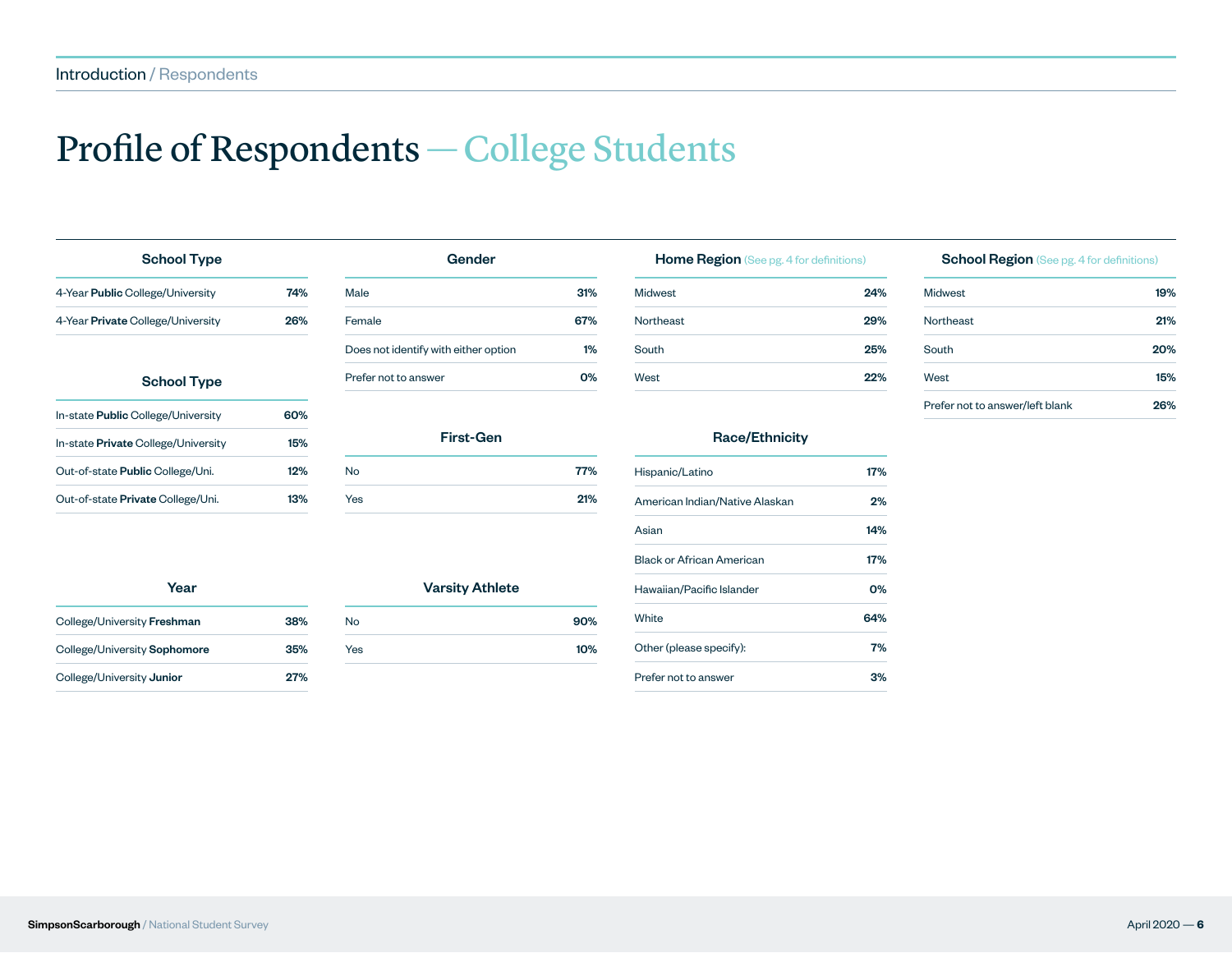## <span id="page-6-0"></span>Secondary Analysis

We analyzed the data to look for differences by institutional and student characteristics to determine if COVID-19 is having a greater impact on certain types of students and institutions.

To the right is a summary of the variables used for secondary analysis thus far, and we will continue to share information as we conduct further analysis. Surprisingly, we found few meaningful differences by student or institutional characteristics.

#### High School Seniors

| <b>Grade Point Average</b>                           |
|------------------------------------------------------|
| Home Region (Northeast, South, Midwest, West)        |
| Family Financially Impacted by COVID-19              |
| <b>Planned Participation in College Athletics</b>    |
| <b>Political Leaning</b>                             |
| Decided/Likely School (Public vs. Private)           |
| Decided/Likely School Location (In-vs. Out-of-State) |
| <b>First-Generation College Student</b>              |

No substantive differences for either high school seniors or college students for the following variables:

#### School Type (Public vs Private) School Location (In-State vs Out-of-State)

Grade Point Average

Family Financially Impacted by COVID-19

College Athlete

Political Leaning

First-Generation College Student

We did find some minor differences by region (school and home location) — with students living or attending school in the West or the Northeast reporting greater impact of COVID-19 on future educational plans and perceptions of the school's response to COVID-19. But these differences were in strength of response, rather than in an opposing view.

#### College Freshmen, Sophomores, Juniors

School Type (Public vs Private) School Location (In-State vs Out-of-State) Grade Point Average Home Region (Northeast, South, Midwest, West) School Region (Northeast, South, Midwest, West) Family Financially Impacted by COVID-19 College Athlete Political Leaning

First-Generation College Student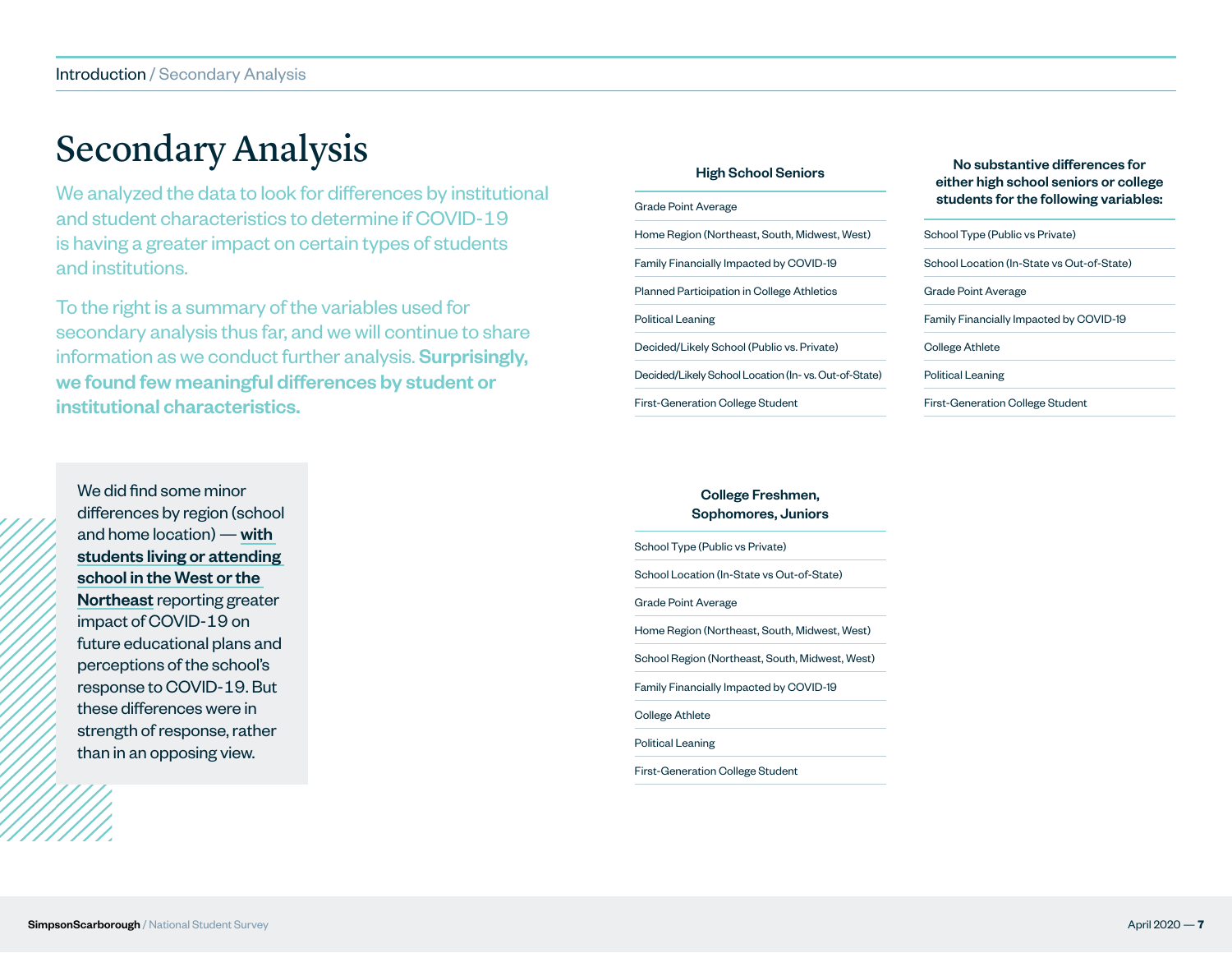# <span id="page-7-0"></span>Financial Impact on Families 1

Just three weeks into the COVID-19 outbreak in the U.S., half of high school seniors and college students say their family's financial situation has been affected by the pandemic.

At the time we began fielding this survey, approximately 3 million unemployment claims had been made in the wake of COVID-19. Just two days after we closed the survey, that number had reached nearly 10 million.

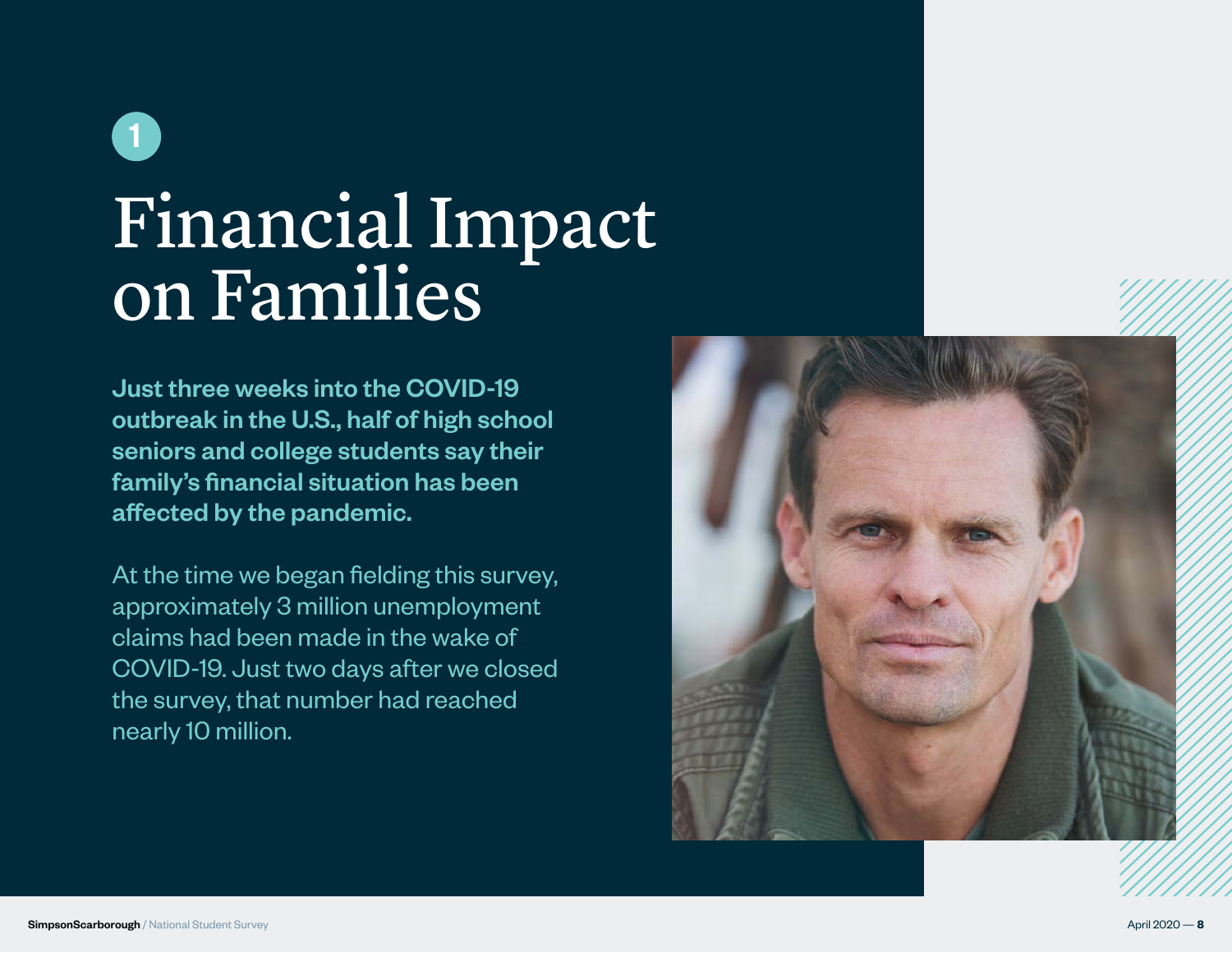# Is your family's financial situation being affected by COVID-19?



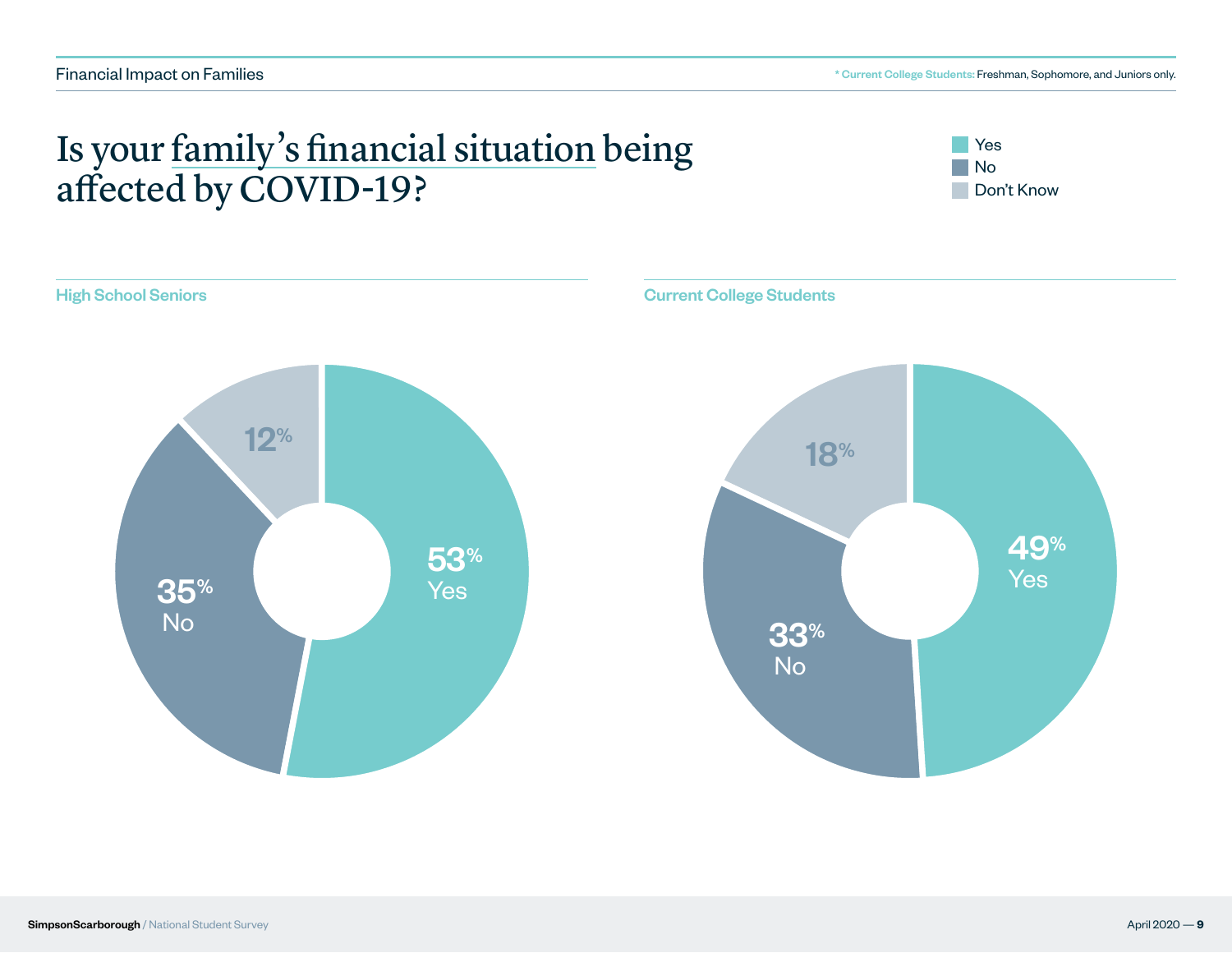<span id="page-9-0"></span>

# High School Seniors

We surveyed high school seniors who, prior to COVID-19, were planning to enroll at a traditional 4-year college or university in the fall. While 4 out of 5 still currently plan to enroll, that number is likely to decrease as the financial fallout continues to affect more families in the U.S.

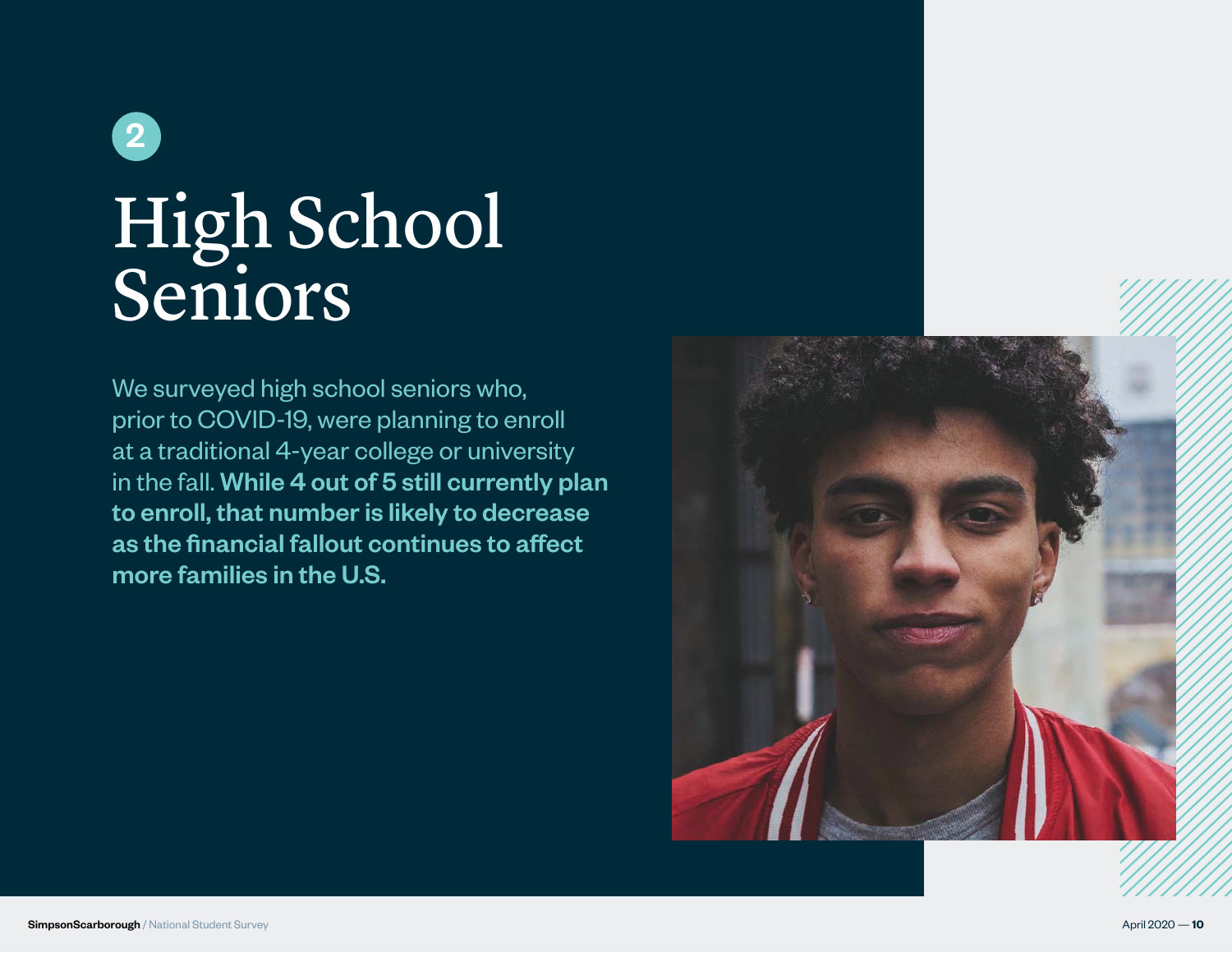## <span id="page-10-0"></span>Current plans for high school seniors who — prior to COVID-19 — were planning to enroll at a traditional 4-year residential college or university in the fall.

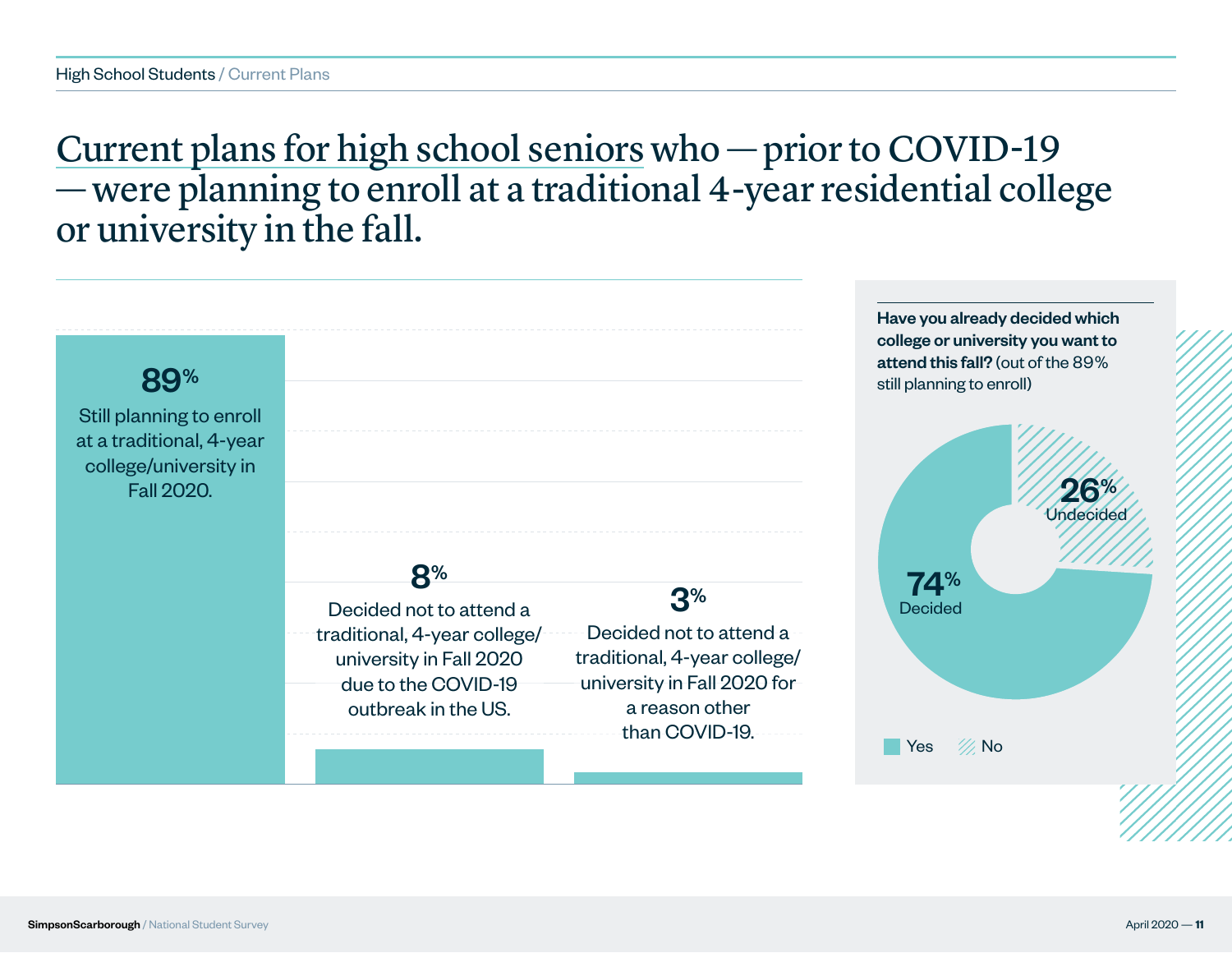# Possibility of Not Enrolling

1 in 5 high school seniors believe they are likely NOT to attend college next term because of the COVID-19 outbreak.

While nearly 7 in 10 believe it is unlikely they will NOT attend next term, it doesn't mean COVID-19 isn't influencing their decision process.

20% of high school seniors say it is likely/highly likely they will NOT be going to college next term.

How likely is it that you will NOT go to college next term because of the COVID-19 outbreak?

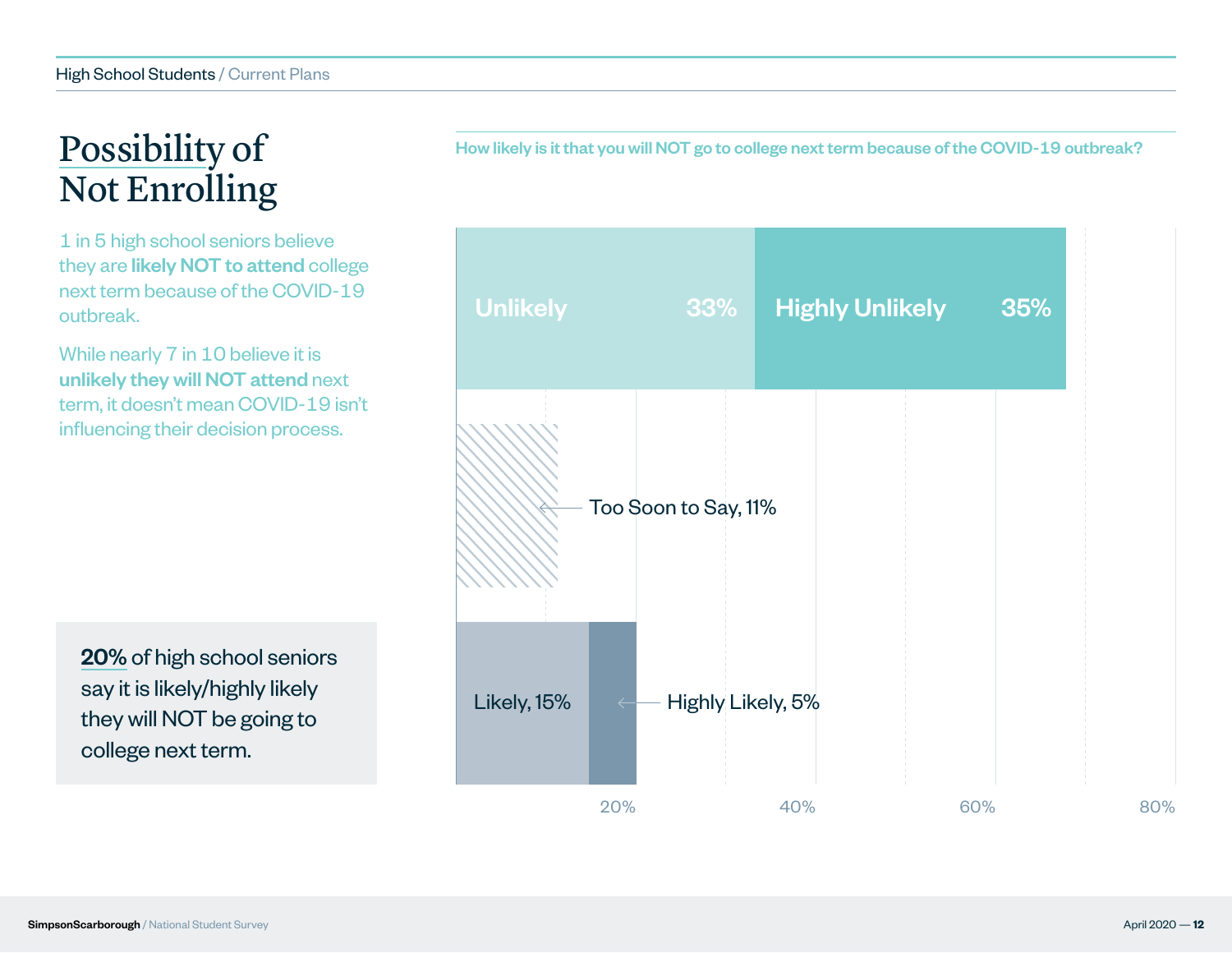# <span id="page-12-0"></span>1 in 4 decided high school seniors say their college choice has been affected by COVID-19.



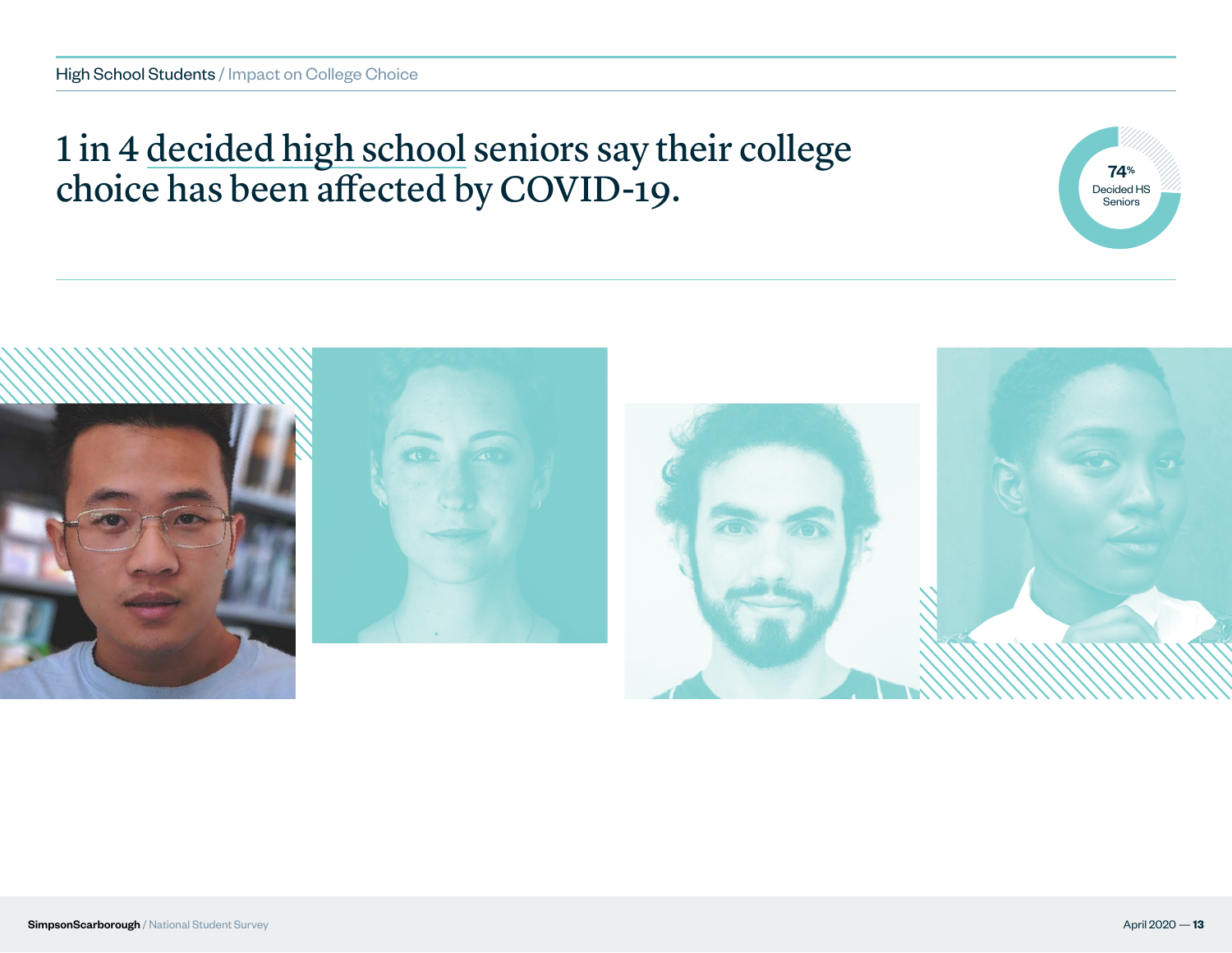# Decided high school seniors and the impact of COVID-19 on their college choice.







#### Decided High School Seniors

Decided high school seniors whose decision hasn't yet been influenced by COVID-19 outbreak are hesitant to accept the possibility their plans may need to change.

As the crisis continues to develop, we expect that more decisions will be affected.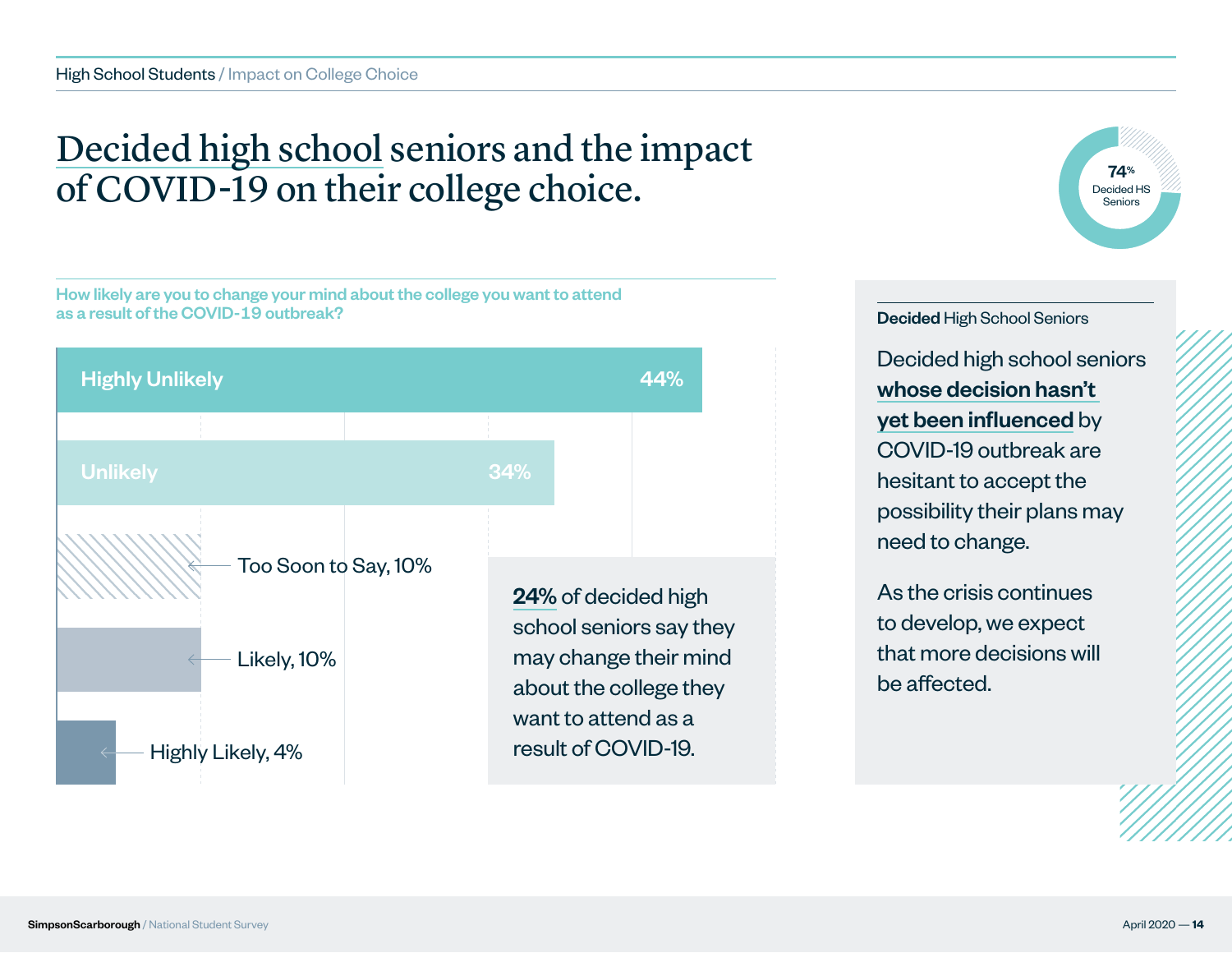# Undecided high school seniors and the impact of COVID-19 on their college choice.



Has your top choice college changed as a result of the COVID-19 outbreak?



 $26^{\circ}$ Undecided HS Seniors

#### Undecided High School Seniors

Those who have not already decided on a school are more uncertain about how the COVID-19 outbreak will influence their college choice.

1 in 2 undecided high school seniors say their top choice college hasn't changed as the result of COVID-19 outbreak, but 3 in 4 say they are taking COVID-19 into consideration as they continue their college decision process.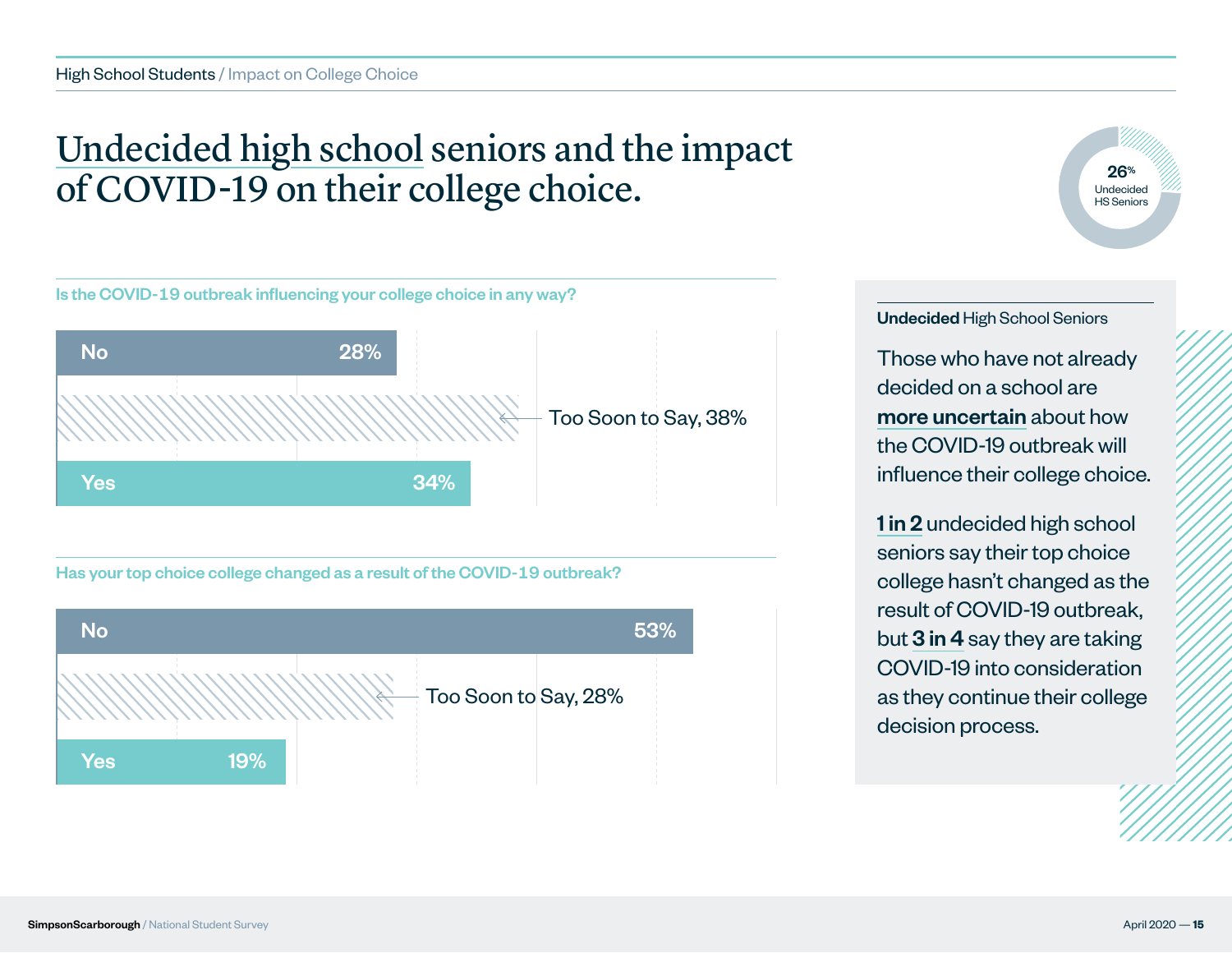## <span id="page-15-0"></span>40% of the high school seniors who have already decided on a school for Fall 2020 say they are not receiving adequate information about how COVID-19 may affect their enrollment.

The importance of communication with prospective students can't be overlooked in a time of crisis. Prospects don't have the same level of connection or sense of belonging to the institution compared with current students.

Typically we hear prospective students saying that they receive too much communication from colleges and universities they are considering. It's incredibly rare to see prospects asking for more information than they are currently getting.

In these uncertain times, high school seniors need special attention and many don't feel they are getting the attention they need.

Are you receiving adequate information about how COVID-19 may affect your enrollment from the college/university you chose to attend?

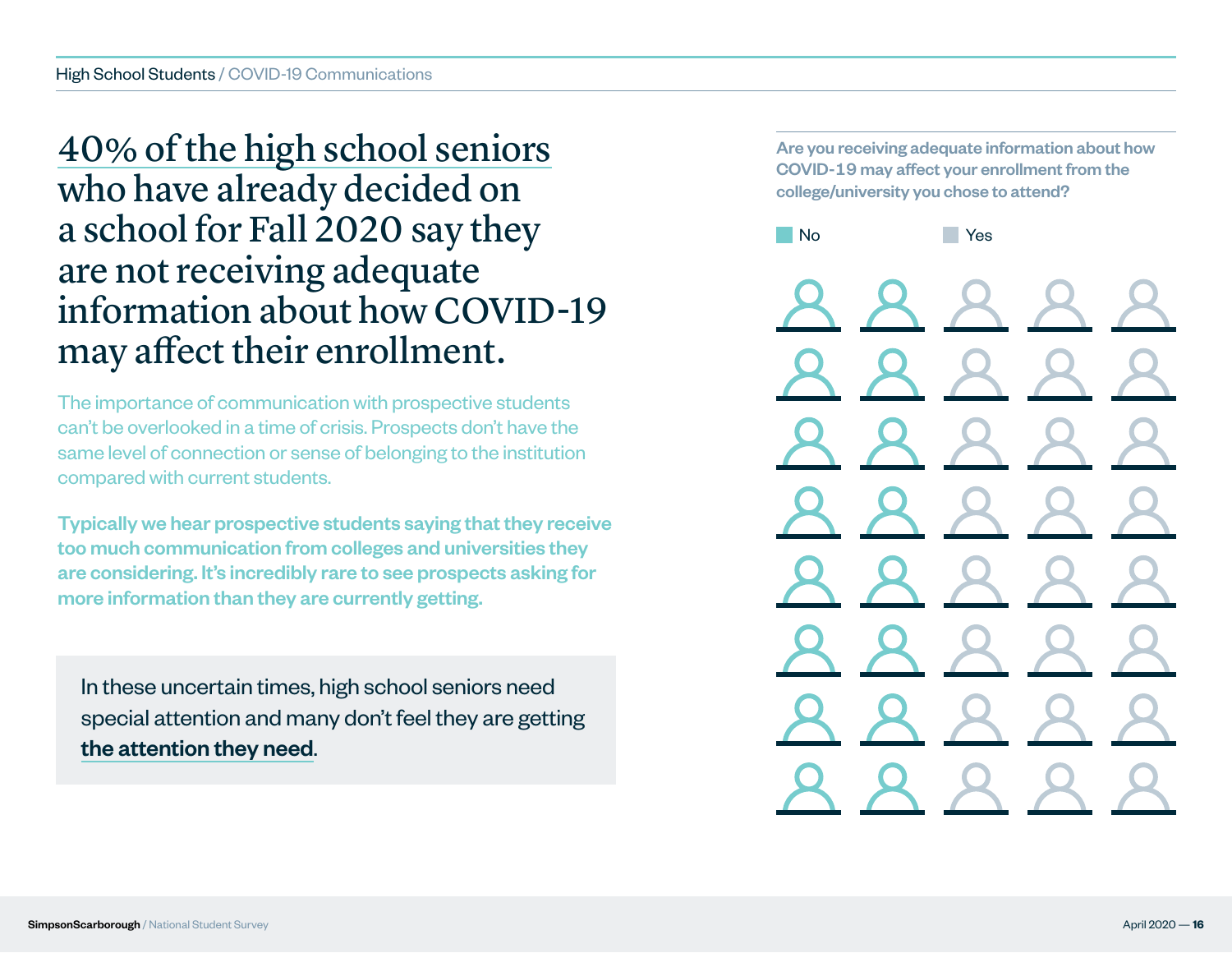# High school seniors and their preferred ways to engage with colleges.

High school seniors are already used to making connections with their peers through existing social channels. What they want from schools is a window into what attending that institution will actually be like — both the physical campus and the classroom experience.

Which of the following would you participate in if offered by the college you plan to attend or are considering attending?



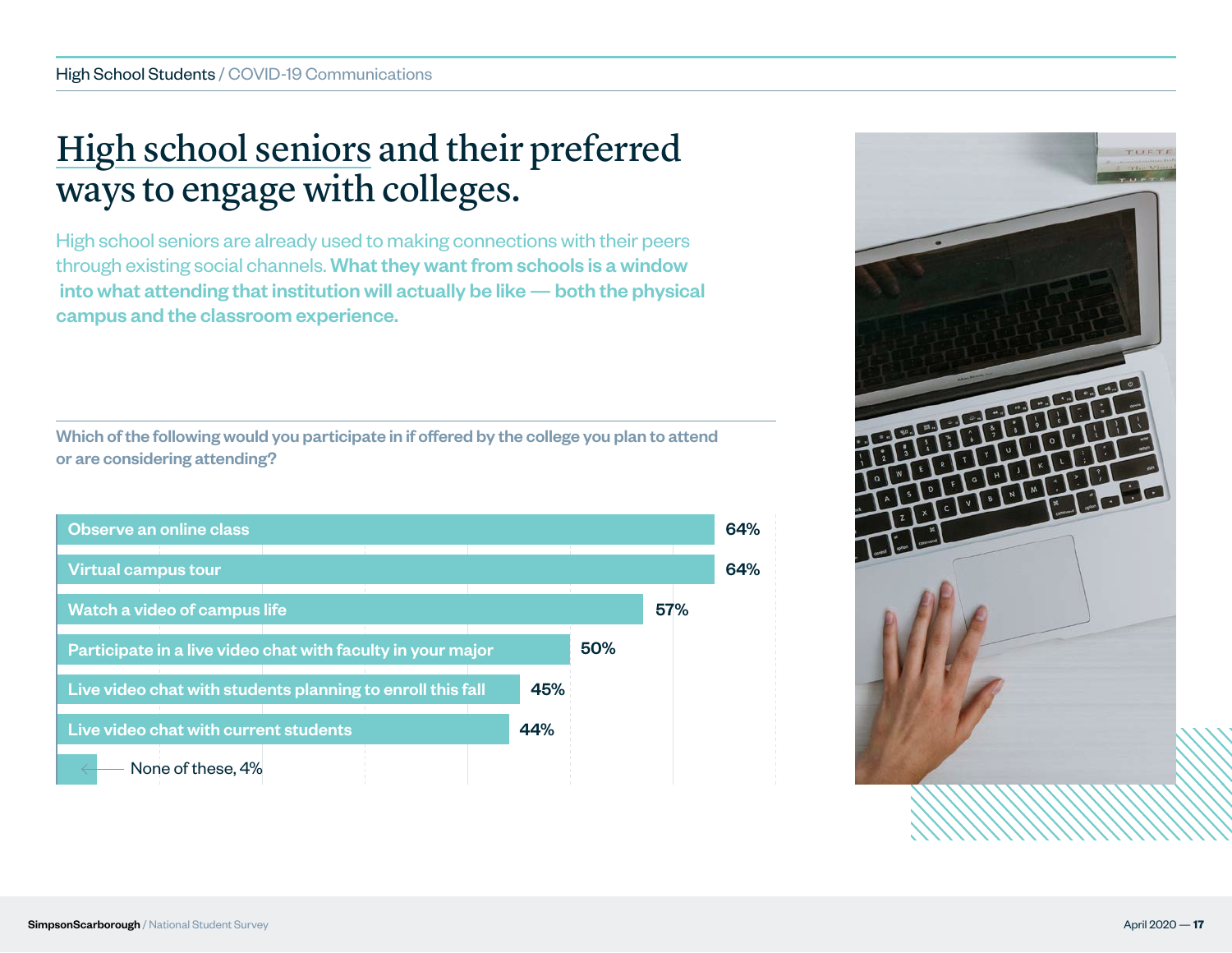<span id="page-17-0"></span>

# College Students

Students' feelings of anger are starting to be replaced by feelings of sadness and disappointment. While they don't blame their school for COVID-19, the current situation does have an impact on perceptions of their school.

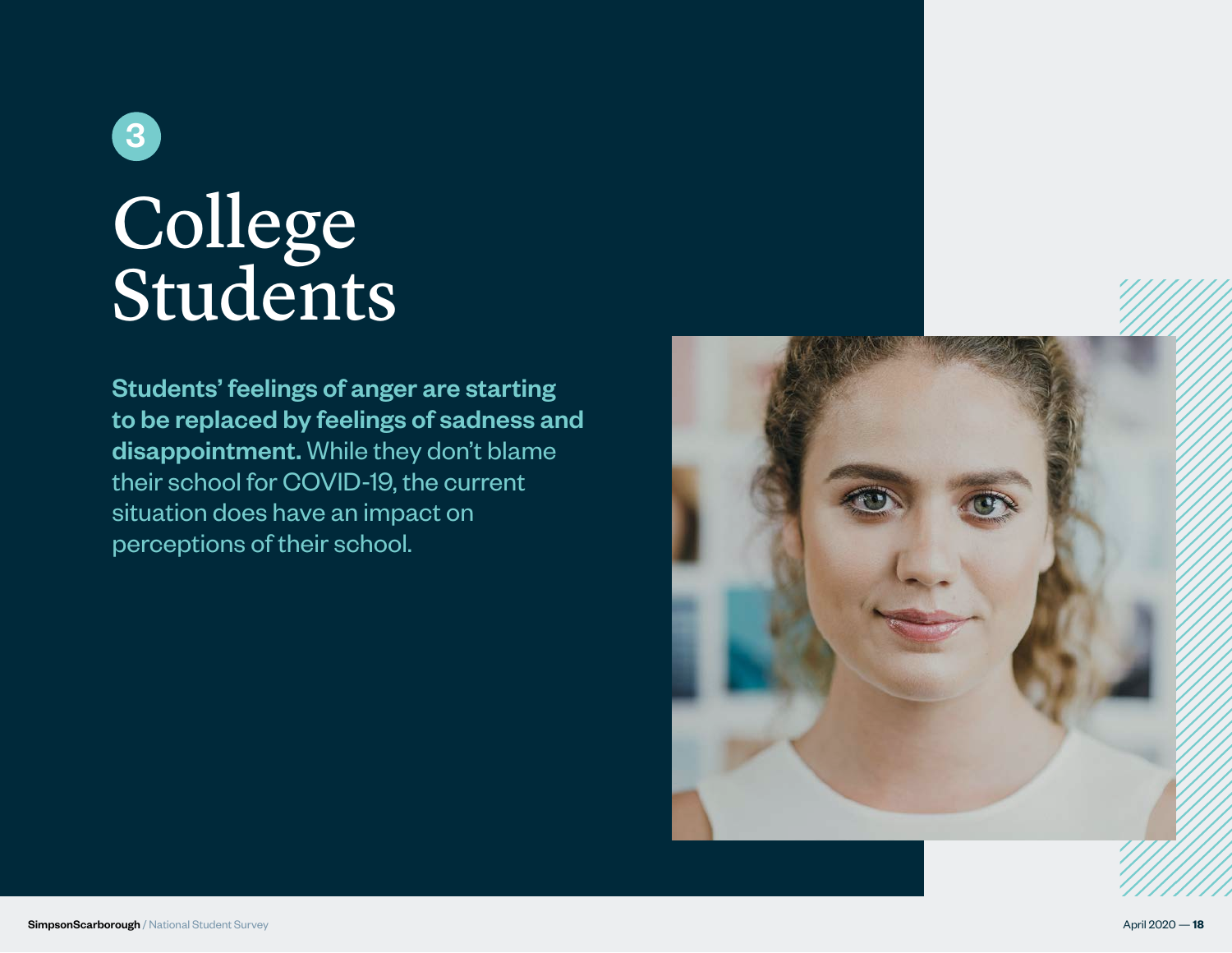## <span id="page-18-0"></span>The one word college students would use to describe how they feel about their campus closing due to the COVID-19 outbreak.

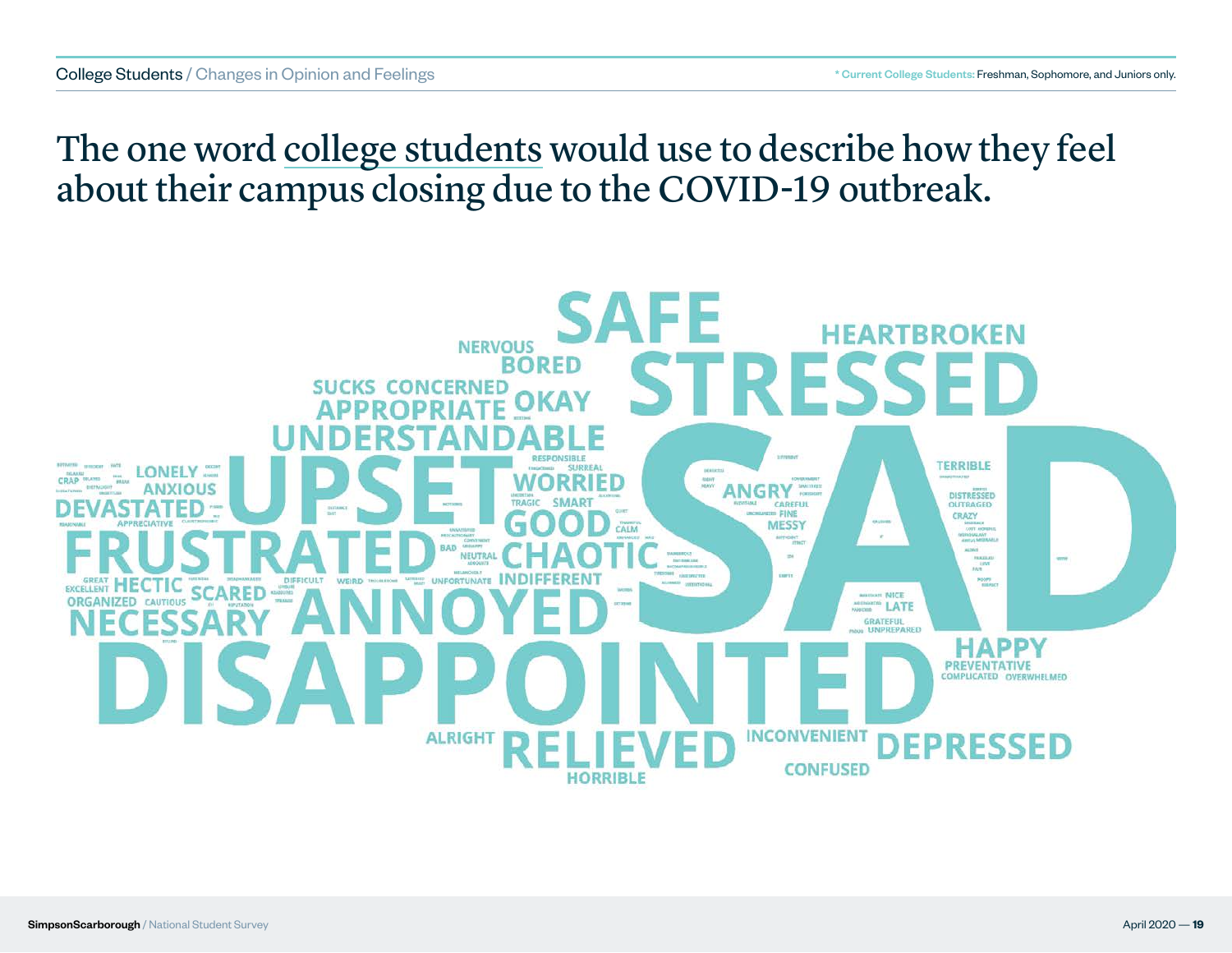# College students and their changing opinions about their school since the COVID-19 outbreak.

#### 41% of college students say their opinion of their current school has gotten worse as the result of COVID-19.

Honest communication and responsive decision-making will be critical in the months ahead as students navigate the challenges of this new reality. Schools that fail to lead with empathy will have a much more difficult path in preventing these negative perceptions from codifying.

How has your opinion of your school changed since the outbreak of COVID-19 in the US?



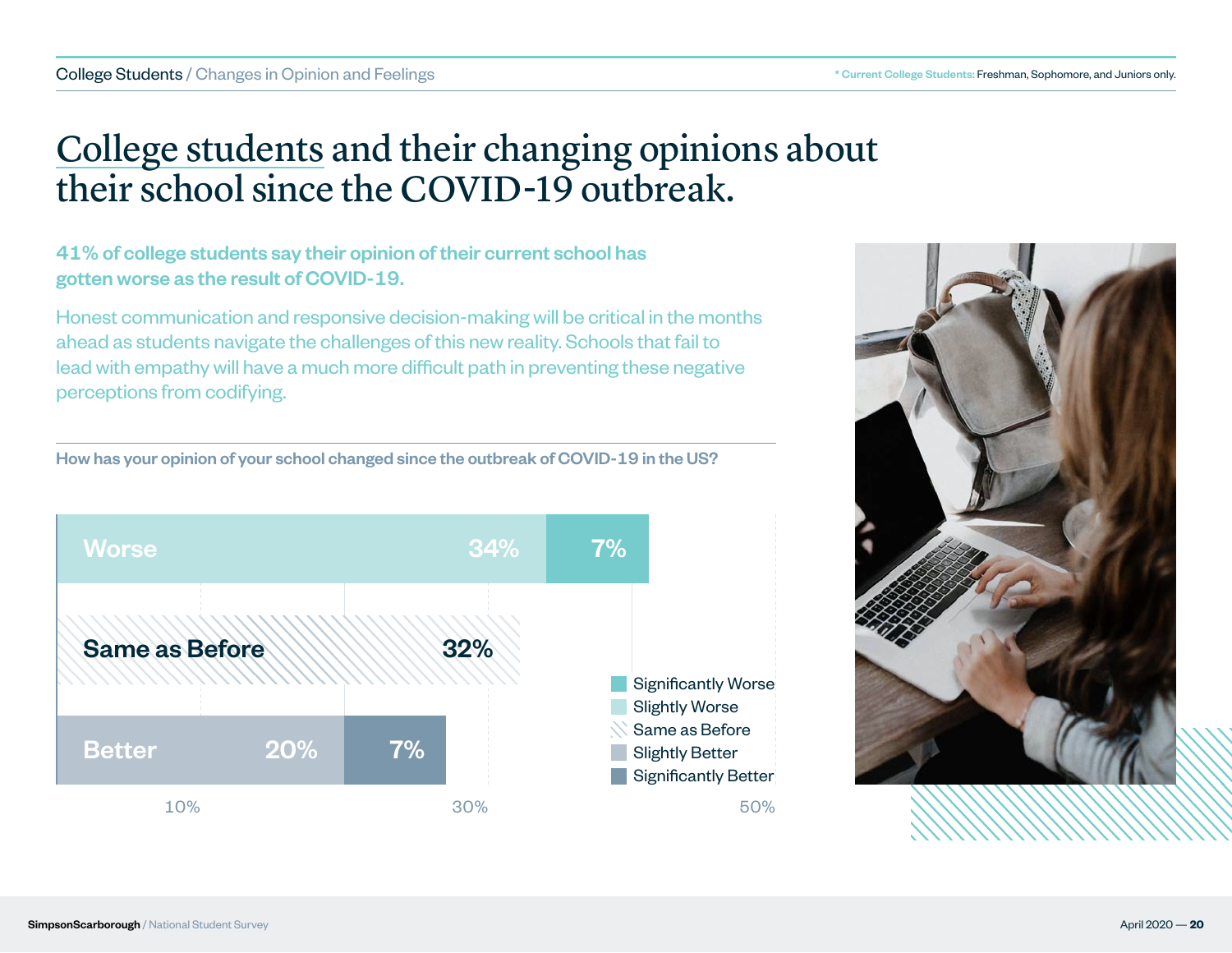# <span id="page-20-0"></span>College students and perceptions of their school's COVID-19 response and communications.

Students rate their institution's COVID communications more positively than the overall job the institution has done in response to the crisis. This disparity may be a reflection of the move to online instruction, their handling of on-campus residency issues, or a number of other contributing factors. However, the importance of honest communications isn't yet in the rearview mirror — it's critical for schools to continue to respond quickly and communicate effectively with their students as the outbreak continues, and students consider their future education plans.

How do you feel your college or university is handling the COVID-19 outbreak?



How would you rate your college/university's communication with you about COVID-19?

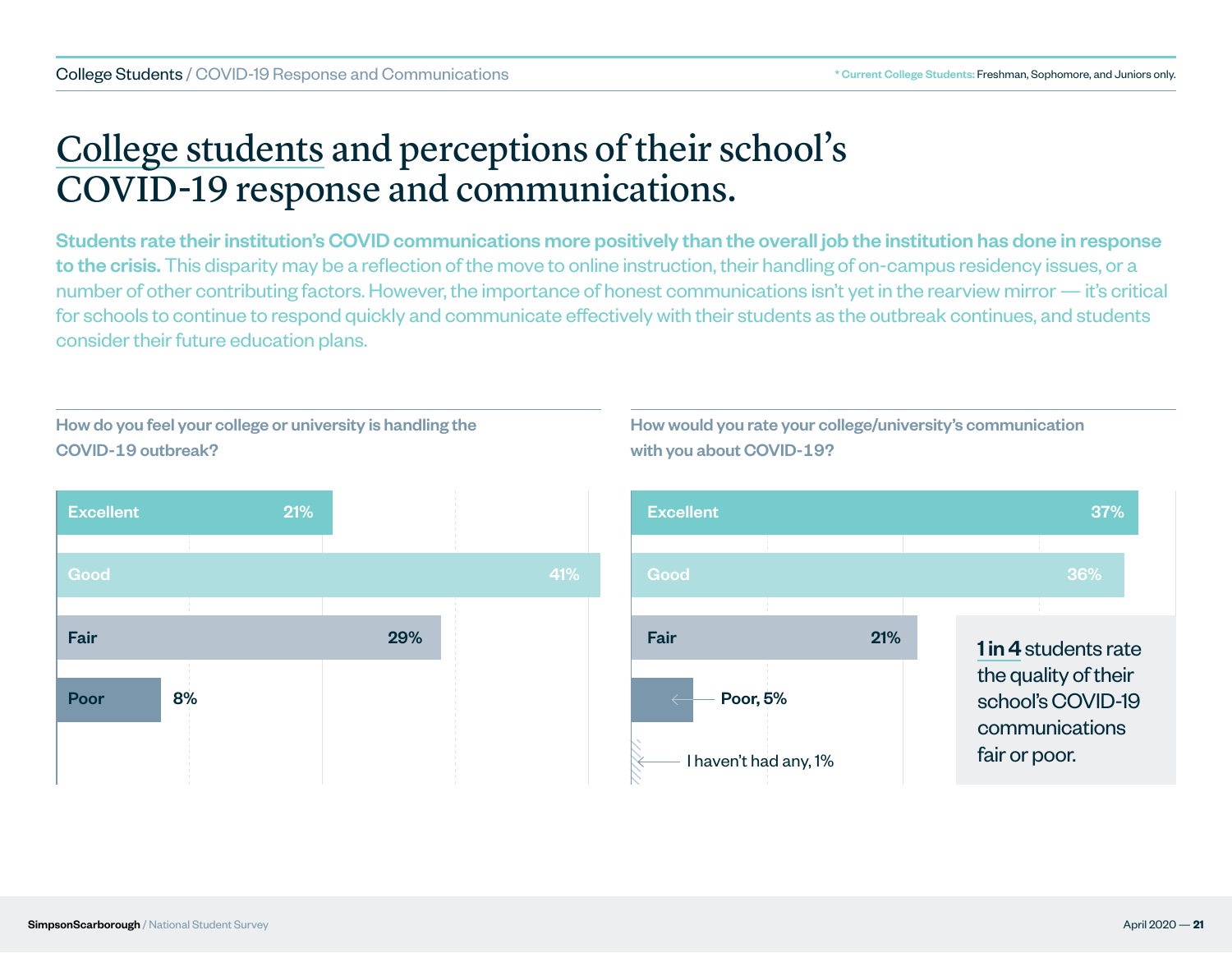### COVID-19 communications quality and the changing perceptions of current school.

Students are judging schools on the quality of their responses to COVID-19.

Poor COVID-19 communications account for a large percentage of students who say their opinion of their current school has gotten worse. Still, there is a significant segment of students whose opinion of their institution has declined despite reporting that their school has done a good job communicating with them about COVID-19.



Change in Opinion by School's COVID-19 Communications Rating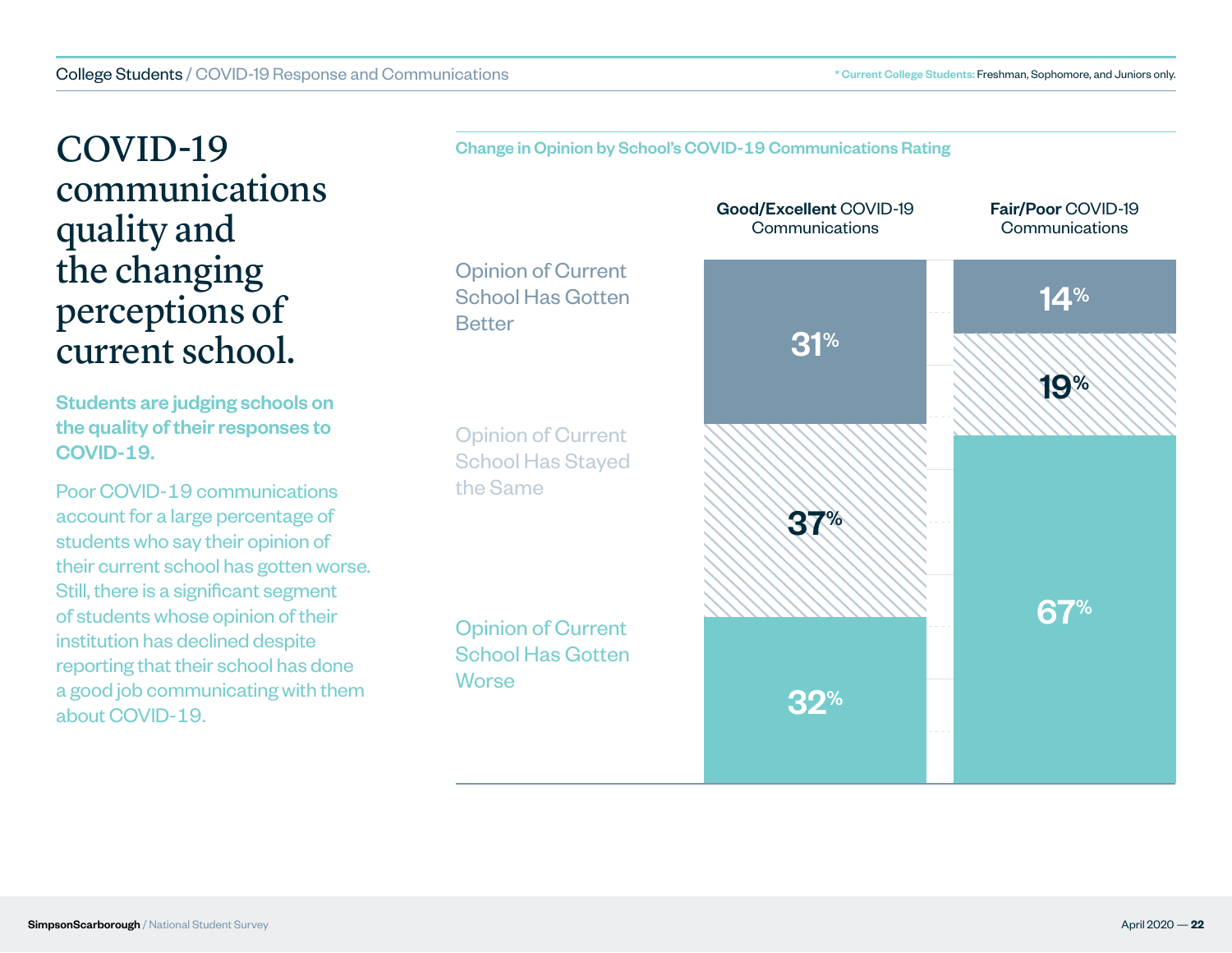### <span id="page-22-0"></span>97% of college students have switched to online instruction as the result of COVID-19.

The majority of college students have switched to online instruction, and students have been quick to evaluate online instruction as worse than the in-person instruction they received.

As online instruction continues, especially in the stress and uncertainty of COVID-19, students will continue to reflect on their in-person experience. Likely, they will start to recognize the value of that in-person experience even more. For now, it is doubtful that traditional residential students will see online programs as a valid alternative, but that could change as the outbreak continues.



How does online instruction compare to the in-person instruction you received at your school?

\* At the time this data was collected, a small percentage of colleges/universities had not yet switched to online instruction.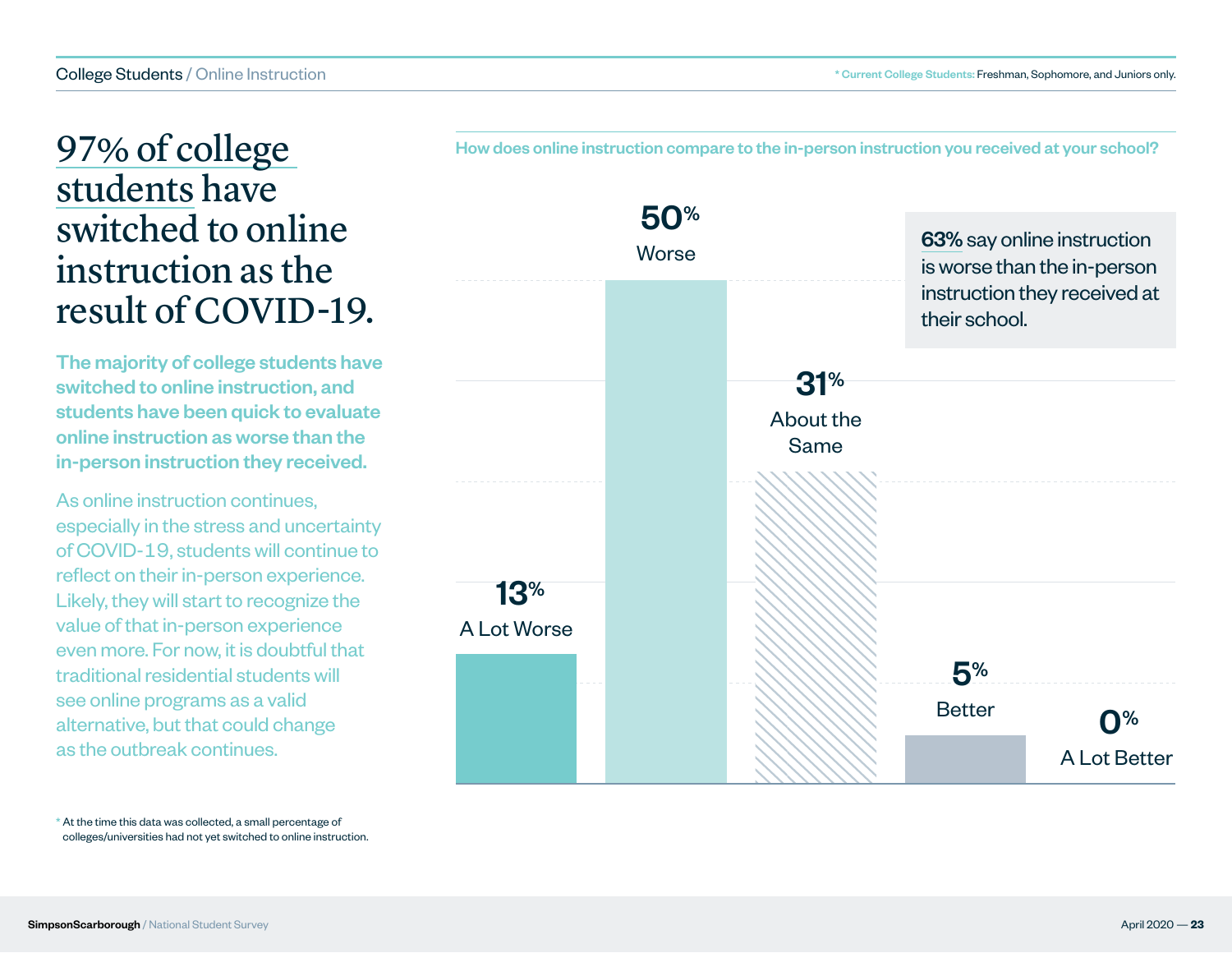### <span id="page-23-0"></span>86% of college students expect to return to their current school next term.

Current college students aren't quite ready to consider the possibility of changing their future college plans.

While most aren't yet considering alternatives for their future education, that will likely change as time goes on and financial uncertainty continues to grow.

How likely are you to return to your current college/university for the fall term?

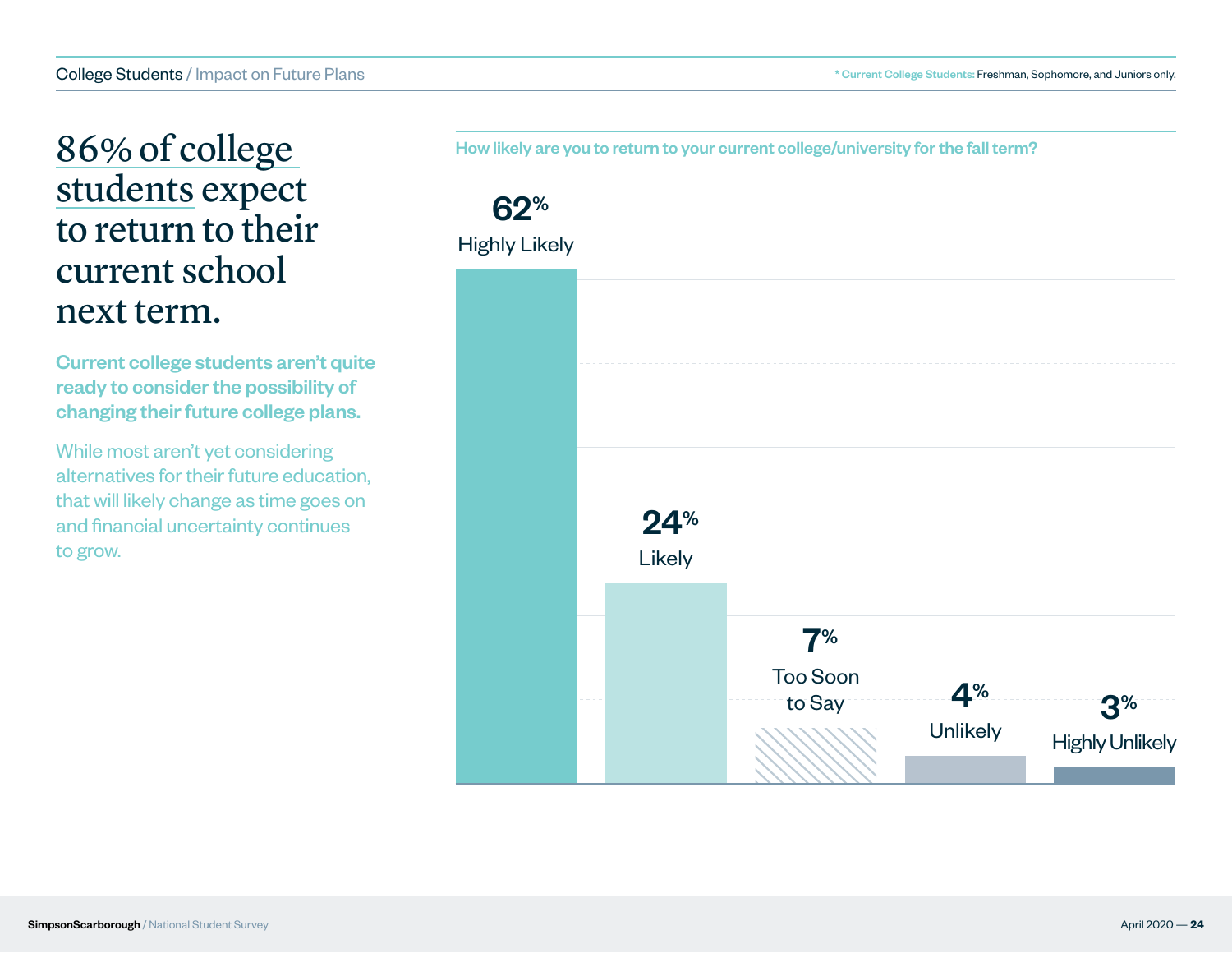<span id="page-24-0"></span>

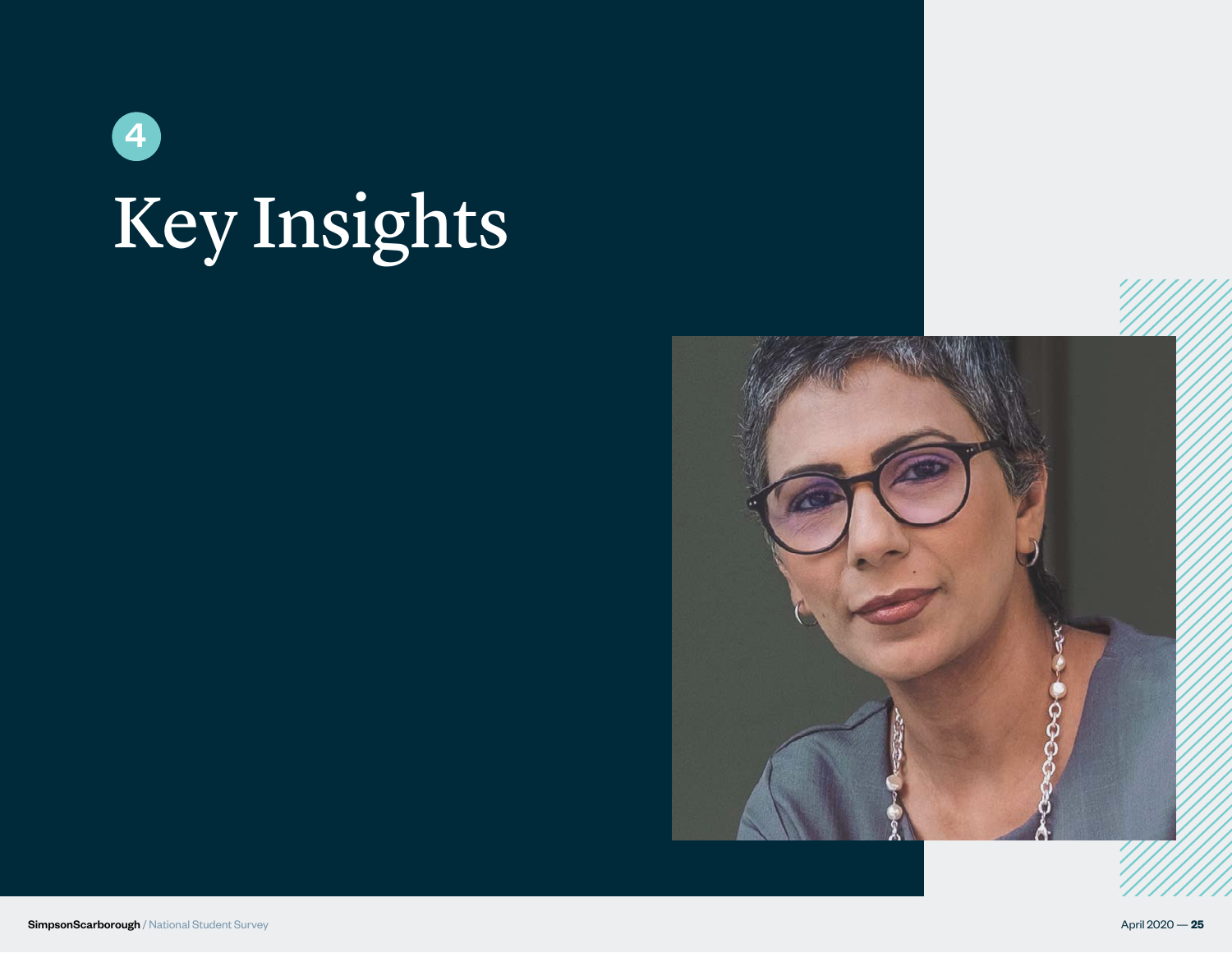# Key Insights

#### Enrollment Risk

About a quarter of high school seniors who have already picked a college say they are likely to change their minds or report it's "too soon to say" if they will change their minds about where they will go to school this fall. In other words, about a quarter of the students who have already deposited can be considered "at-risk" for changing their minds.

#### Alternatives to 4-Year Institutions

11% of students who were planning to attend a 4-year college before the COVID outbreak now say they will go to a community college, enroll in an online college, or not go to college at all. An 11% drop in incoming freshmen could be enough to create dramatic revenue shortages at many colleges and universities, especially if retention is down as well.

#### Not Enough Information

High school students usually complain that colleges send them too much information via email and snail-mail. But, right now, a large percentage of decided HS seniors actually want colleges to send them more information about how COVID-19 may impact their enrollment for fall. Specifically, high school seniors want more opportunities to observe online classes and participate in virtual campus tours.

#### COVID-19 Communication Quality

3 out of 4 current college students rate the communications they are receiving about COVID-19 from their college or university as excellent or good. However, those who are not satisfied with their school's communications have a more negative impression of the institution. If schools don't continue to provide timely and high-quality communications, negative opinions will fester and may become a more serious threat to retention.

#### Online Instruction Doesn't Measure Up

After only a couple weeks of online learning, current college students are already critical of the quality of the online instruction they are receiving; two-thirds rate it worse than inperson instruction. While exposure to online learning may lead some students to see it as a valid alternative, we expect a resurgence of interest in the traditional residential 4-year college experience once the pandemic subsides.

#### Financial Uncertainty Grows

If this research was conducted this week instead of last, the findings could be radically different as the situation is changing rapidly. Families likely aren't yet feeling the full financial implications of COVID-19 and its effect on the economy. As the pandemic progresses and students and families become more aware of their new reality, we expect more of them may start considering alternative options for their future education or even reconsider the feasibility of attending a traditional, 4-year college/university at all.

#### Measure Your Key Audiences

These data are based on national samples of college-bound high school seniors and current college freshmen, sophomores, and juniors. The only way to know where your institution truly stands is to conduct a similar study of your current and prospective students.